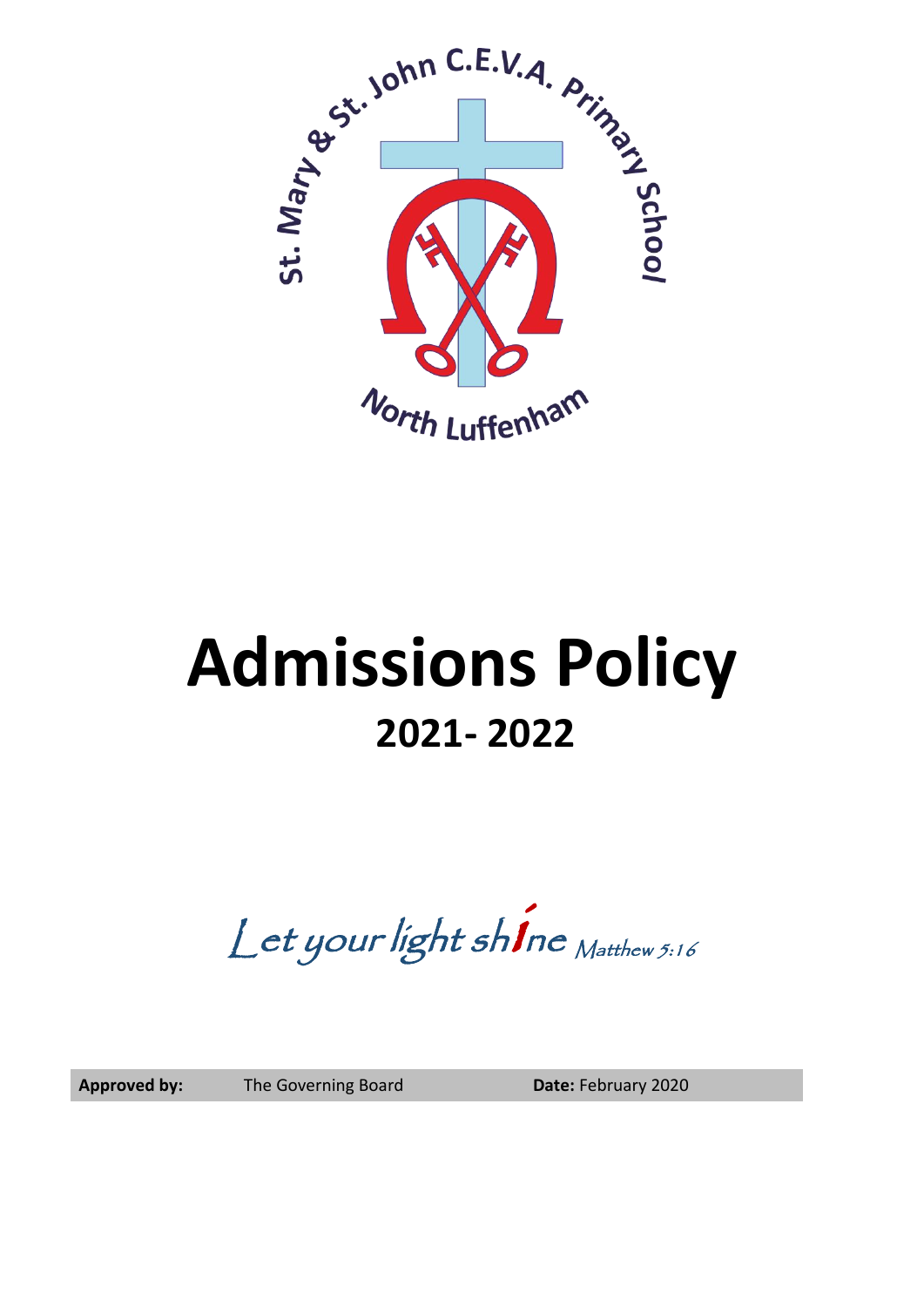#### **1) INTRODUCTION**

St Mary & St John is a Church of England Voluntary Aided (C.E.V.A.) Primary School within the Diocese of Peterborough. As a church school we welcome all pupils as God's children, whether they have a faith, or no faith. Through nurture and first class teaching, it is our vision for every unique individual within our school community to grow in mind, Board and soul in the grace and knowledge of our Lord and Saviour Jesus Christ, and to flourish, encouraging 'the fruit of the spirit' to shine in all that they do.

The Governing Board (GB) is the Admission Authority for this Voluntary Aided School and is therefore responsible for the admission of children to the School.

The Governing Board, through this policy, comply with 'The School Admissions Code of Practice'. [\(https://www.gov.uk/government/publications/school-admissions-code--2\)](https://www.gov.uk/government/publications/school-admissions-code--2) The Code states that, in drawing up their admissions arrangements, Admissions Authorities must ensure that the practices and the criteria used to decide the allocation of school places are fair, clear and objective. Parents should be able to look at a set of arrangements and understand easily how places for that school will be allocated.

The Department for Education (DfE) Admissions Code requires that admissions for children starting school for the first time in the Early Years Foundation Stage – Reception year group, be co-ordinated by the Local Authority for all schools regardless of who the Admissions Authority is. This is in order to provide a better service for parents and carers. The co-ordination provides a common application form and a common timetable.

The Governing Board will abide by application and notification dates used by Rutland County Council.

#### **2) HOW PARENTS CAN APPLY FOR THEIR CHILD TO BE ADMITTED TO ST MARY & ST JOHN**

In the first instance, we warmly invite you to come and visit the school, meet the Headteacher, staff and children and see the school in action before making the important decision on behalf of your child.

#### **There are two different categories of admission, each of which is considered and processed in a different way, as outlined below.**

The Governors will admit up to their PAN (Published Admission Number) which is the number of pupils the school can accommodate in each year group. St Mary & St John's PAN is **28** for the Reception year of entry**.** If the number of children applying for entry exceeds the places available, the Governors will use the oversubscription criteria set out below in order to determine whether a child is accepted or not.

The Governors, in accordance with the Admissions Code of Practice, in allocating places will give priority to:

- all pupils with an Education, Health and Care Plan, where St Mary and St John C.E.V.A. Primary School is specifically named on the Plan.
- children of UK Service Personnel being relocated to the area in advance of their arrival, providing their application is accompanied by an official letter stating a relocation date. Where the school is oversubscribed, the Admissions Authority will allocate places in accordance with their oversubscription criteria below and as such will require some level of certainty about the family's new intended address, so that they can make sure they allocate a place lawfully.

The places available will thus be the PAN less the number admitted under these priorities.

### 3) **ADMISSION INTO THE EARLY YEARS FOUNDATION STAGE (RECEPTION CLASS) – AT THE START OF THE ACADEMIC YEAR:**

The Department for Education (DfE) Admissions Code 2014 requires that admissions for children starting school for the first time in the Early Years Foundation Stage – Reception year group, be co-ordinated by the Local Authority for all schools regardless of who the Admissions Authority is. This is in order to provide a better service for parents and carers. The co-ordination provides a common application form and a common timetable.

In Rutland, children enter school at the start of the academic year in which they become five. There is one admission date per year, in late August, early September (i.e. The start of the school year). Therefore,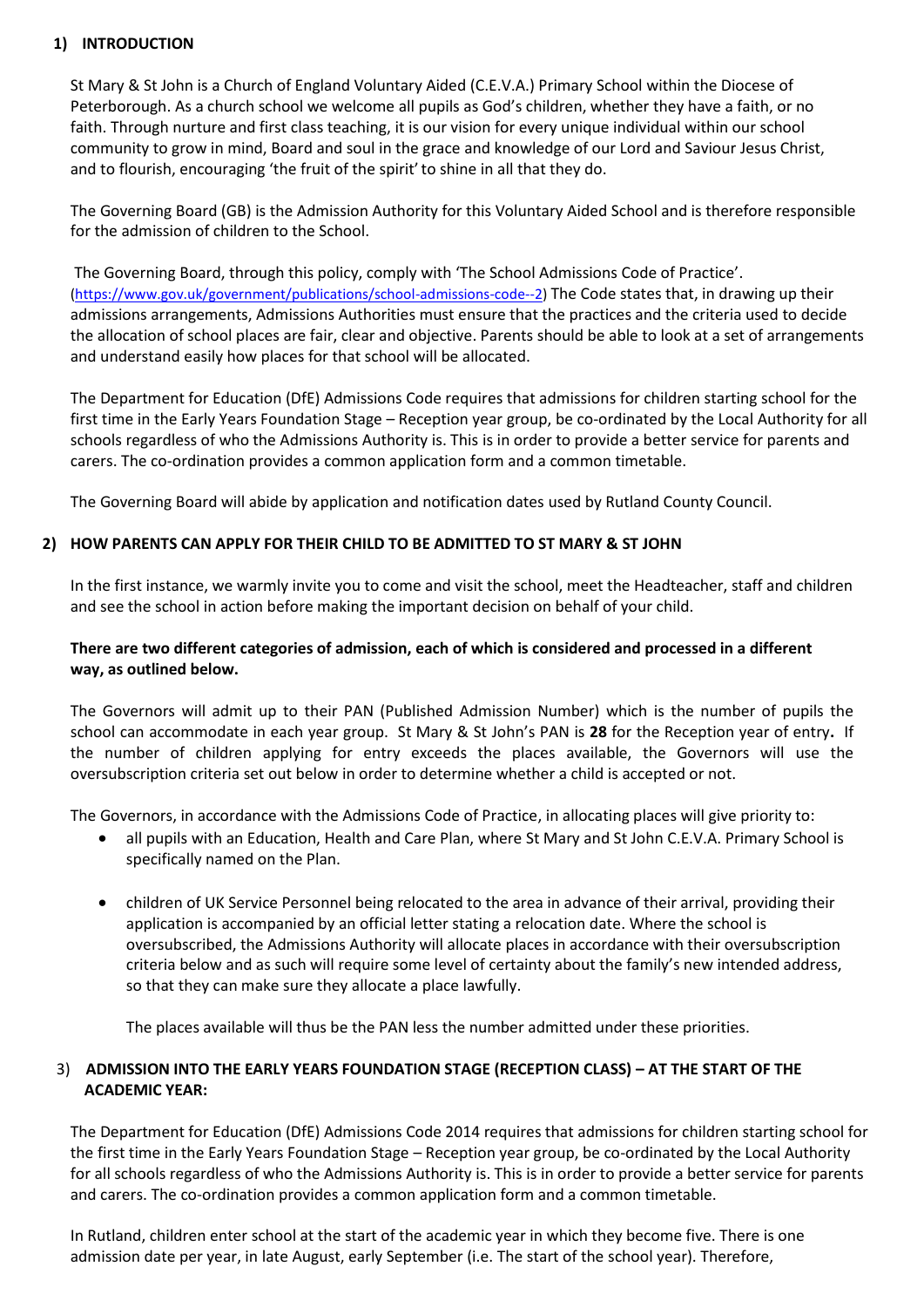parents who would like their child to be admitted to St Mary & St John during the year their child is five should ensure that they complete and submit the necessary application form by the primary school applications national closing date. The Local Authority will then notify parents of the school place offered to their child on the national offer day for primary school places.

The Local Authority publishes information about starting school on their website [http://www.rutland.gov.uk/education\\_and\\_learning/admissions\\_information/starting\\_primary\\_school\\_in\\_sep.aspx](http://www.rutland.gov.uk/education_and_learning/admissions_information/starting_primary_school_in_sep.aspx) and produces a brochure entitled 'Starting Primary School' that can be downloaded. This explains the admissions process for parents and gives all the necessary information, including the timetable and how parents can apply for a place in the school of their choice.

Parents have the right to express a preference for the school of their choice and they should do so on the application form. Expressing a preference does not, in itself, guarantee a place at this school.

Parents with children who attend **'Little Saints'**, although attached to St Mary & St John C.E.V.A. Primary School, **must** apply for a place in the Early Years Foundation Stage – Reception Class, as stated above. The Governing Board is not permitted to offer a direct route into the main school on the basis of attending 'Little Saints' as this prejudices parents who do not wish to send their children to pre-school or nursery before the statutory school age.

Those parents thinking of deferring entry for their child until they are five are will need to inform their Local Authority and complete the application process the following year. A place will not be held by the school for your child and there is no guarantee of a place being available the following year.**IN-YEAR ADMISSIONS TO ALL YEAR GROUPS**

The Governing Board, as the Admissions Authority for St Mary & St John C.E.V.A. Primary School is responsible for all admissions outside the normal admissions rounds. These admissions are known as 'inyear' admissions and refer to a child who is not starting primary school for the first time (normal admissions rounds) but who is changing from one primary school to another. All applications must be submitted directly to the school. If it is a planned, delayed move, applications should be received in the term (Autumn, Spring, Summer) before the child is looking to start. We will then send a response in writing to advise whether we are able to offer a school place.

### **4) OVERSUBSCRIPTION CRITERIA:**

If the situation arises where there are more applications than there are places available in either category of admission, the Governors will admit pupils according to the following criteria, which are listed in order of priority.

**a) 'looked after children'** in the care of the Local Authority (or who were 'previously looked after children', but immediately after they ceased to be so, were adopted or became subject to a residence order or special guardianship order), where the Local Authority has identified St Mary and St John C.E.V.A. Primary School as the most suitable school for the child (see the definition in section 22(1) of the Children Act 1989).

### **b) siblings of children attending the school at the time of admission.**

Sibling is defined as a child who will still be on roll when their brother or sister is admitted to school. This includes brothers or sisters sharing the same parents, half-brothers or half-sisters sharing a common parent, a step brother or sister where the two (or more) children are related by a parent's marriage/civil partnership and legally adopted children being regarded as brothers and sisters living at the same address at the time of application and until and including the date of offer letter. In some cases, applications are made for two or more siblings at the same time, for example where a family moves to the area. Once one child has been offered a place, **and the parent(s)/legal guardian(s) has/have accepted it**, the remaining child(ren) are treated as siblingsin the oversubscription criteria.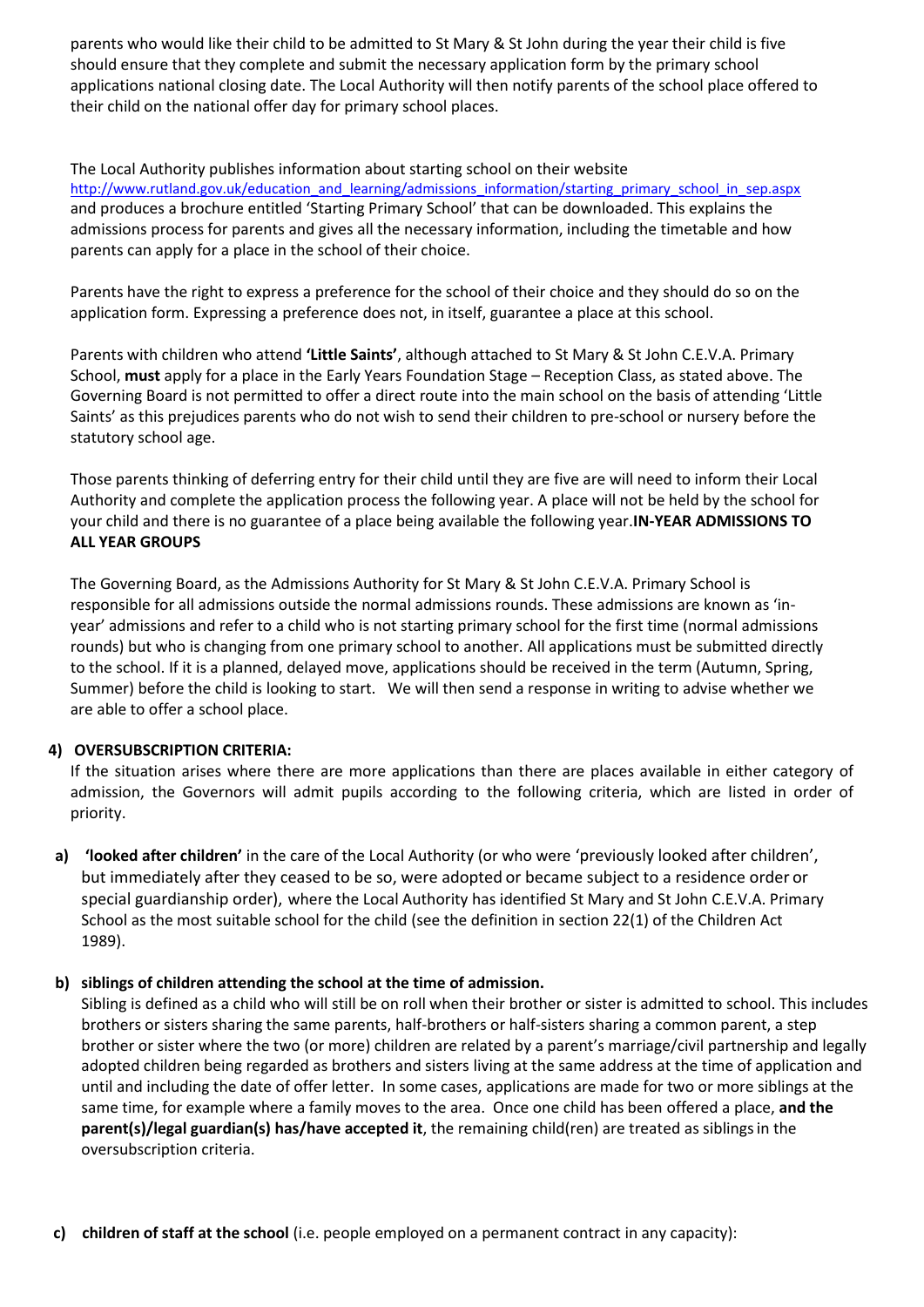- I. Where a member of staff has been employed at the school for two or more years at the time at which the application for admission to the school is made, and/or
- II. The member of staff is recruited to fill a vacant post for which there is a demonstrable skill shortage.
- **d) children resident<sup>1</sup> with their parent(s)/legal guardian(s) in the villages of North and South Luffenham, Morcott, Lyndon, Barrowden and Wakerley whose parent(s)/legal guardian(s) is/are part of the worshipping community<sup>2</sup> at any church which is a member of Churches Together in England, this includes the Church of England.**  <sup>1</sup>The child's place of residence is the address of the parent or legal guardian with whom the child spends the majority of the time during the school week. In the very rare event where a child spends **equal time** at two parental/legal guardian addresses during the week the distance will be measured from the address nearest to the school. The School reserves the right to seek proof of the child's residence at any time during the admissions process and reserves the right to withdraw the offer of a place if it becomes apparent false information has been provided and it was on the basis of this false information the offer of a place was made. <sup>2</sup>Part of the worshipping community is defined as: where the attendance in the local church of one or both

parents, or those with parental responsibilities, occurs more often than their absence during a twelve-month period prior to admission.

## *In addition to completing the Rutland County Council application form, applications under this criterion must be made on form SIF A<sup>3</sup> and returned to the school by the deadline for applications.*

<sup>3</sup>SIF A is available from Rutland County Council and from the school office or website. When the school receives the SIF A form, a further form (SIF B) will be sent by the school to the cleric named by the parent in SIF A. Failure to complete the SIF A may result in a child not being offered a place.

**e) to children resident<sup>1</sup> with their parent(s)/legal guardian(s) in the villages of North and South Luffenham, Morcott, Lyndon, Barrowden and Wakerley.** 

<sup>1</sup>The child's place of residence is the address of the parent or legal guardian with whom the child spends the majority of the time during the school week. In the very rare event where a child spends **equal time** at two parental/legal guardian addresses during the week the distance will be measured from the address nearest to the school. The School reserves the right to seek proof of the child's residence at any time during the admissions process and reserves the right to withdraw the offer of a place if it becomes apparent false information has been provided and it was on the basis of this false information the offer of a place was made.

- **f) to children who are on roll in 'Little Saints', our nursery, at the time of application for admission.**
- **g) to children with parent(s)/legal guardian(s) who is/are 'part of the worshipping community<sup>2</sup> ' of any Church which is a member of Churches Together in England, this includes the Church of England, who are not resident in the villages identified in c) above.**

<sup>2</sup>Part of the worshipping community is defined as: where the attendance in the local church of one or both parents, or those with parental responsibilities, occurs more often than their absence during a twelve-month period prior to admission.

### *In addition to completing the Rutland County Council application form, applications under this criterion must be made on form SIF A<sup>3</sup> and returned to the school by the deadline for applications.*

<sup>3</sup>SIF A is available from Rutland County Council and from the school. When the school receives the SIF A form, a further form (SIF B) will be sent by the school to the cleric named by the parent in SIF A. Failure to complete the SIF A may result in a child not being offered a place.

**h)** t**o children of parent(s)/legal guardian(s) who do not live in the villages of North and South Luffenham, Morcott, Lyndon, Barrowden and Wakerley.**

### **5) TIE BREAKING**

Where there are more applications than places available in any one category, applications will be prioritised on the distance from the child's home to the main entrance of the school. Distance from home to school will be measured as a straight line on a digital map from the front door of the child's main residence to the main entrance of the school.